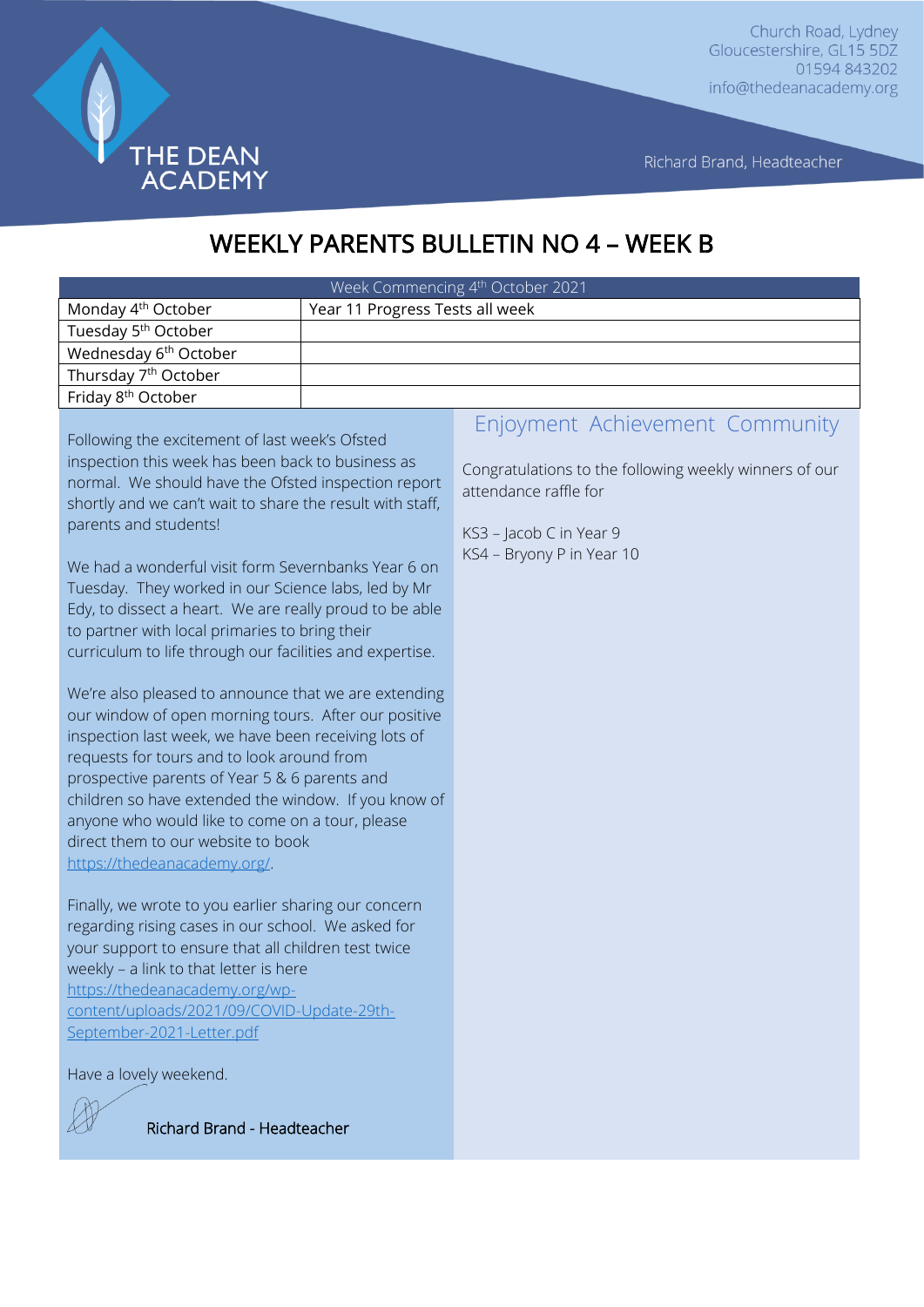

Richard Brand, Headteacher



Severnbanks Primary School get hands on in the **Science labs at The Dean Academy** 





#### EXTRA CURRICULAR TIMETABLE 2021-2022

Please see below the link to our Extra Curricular Timetable 2021 – 2022: [https://thedeanacademy.org/wp-content/uploads/2021/09/Extra-Curricular-Timetable-](https://thedeanacademy.org/wp-content/uploads/2021/09/Extra-Curricular-Timetable-2021-2022.pdf)[2021-2022.pdf](https://thedeanacademy.org/wp-content/uploads/2021/09/Extra-Curricular-Timetable-2021-2022.pdf)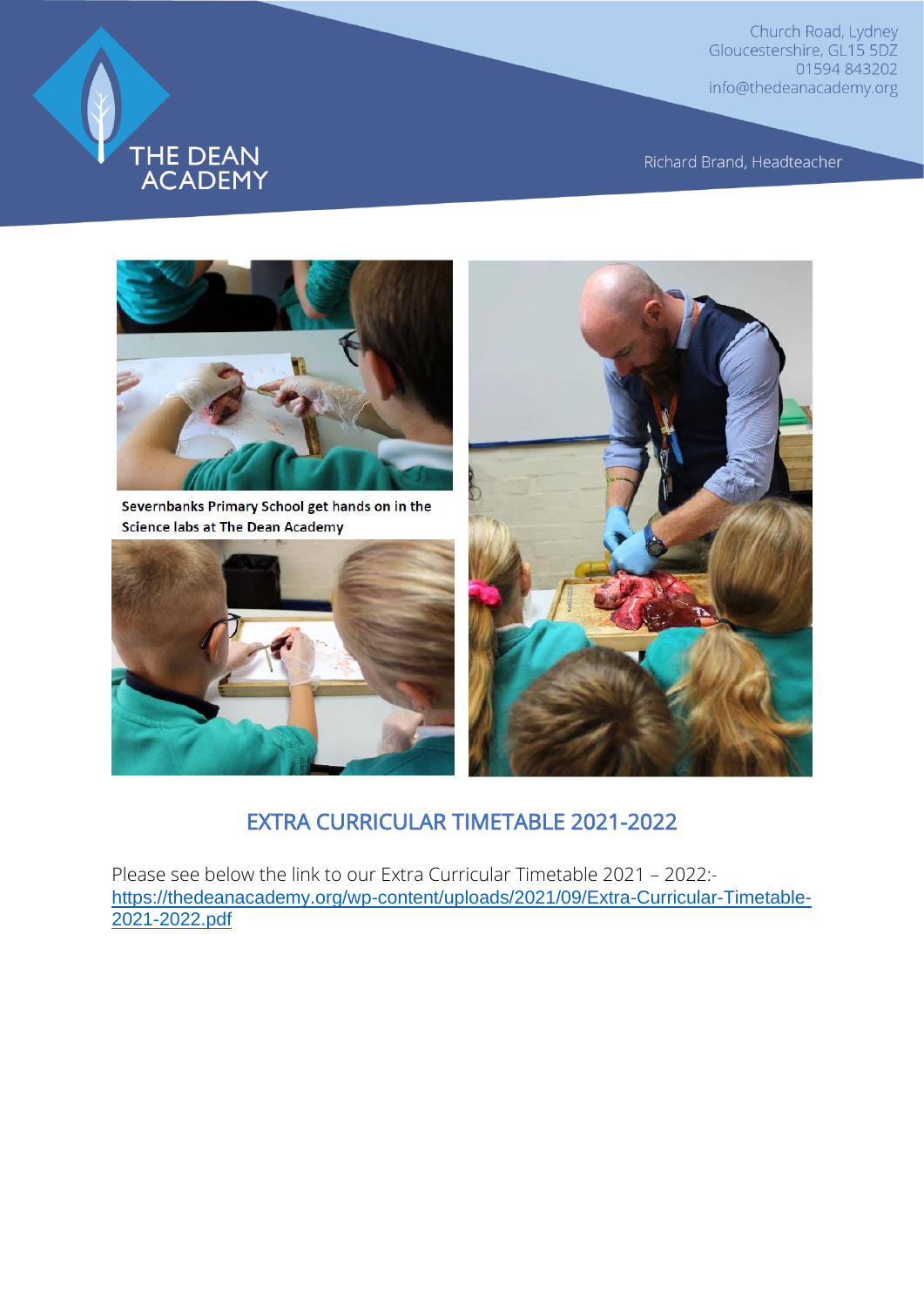

Richard Brand, Headteacher

# GLOSCOL – NOVEMBER OPEN EVENTS

I am pleased to confirm our ON-CAMPUS November Open Events are live and can booked through our website by following the link <https://www.gloscol.ac.uk/campaigns/open-event/>

Dates are:

| <b>DATE</b>                         | <b>CAMPUS</b>  | <b>TIME</b>             |
|-------------------------------------|----------------|-------------------------|
| Monday 8 <sup>th</sup> November     | Cheltenham     | $5.00 - 8.00 \text{pm}$ |
| Wednesday 10 <sup>th</sup> November | Forest of Dean | $5.00 - 8.00 \text{pm}$ |
| Saturday 13 <sup>th</sup> November  | Gloucester     | 930 - 12.00pm           |
| Monday 15 <sup>th</sup> November    | Gloucester     | $5.00 - 8.00$ pm        |

Please see the link below for the Virtual National Apprenticeship Show on the 10<sup>th</sup> November 2021.

[https://thedeanacademy.org/wp-content/uploads/2021/09/NAS-Central-Poster-](https://thedeanacademy.org/wp-content/uploads/2021/09/NAS-Central-Poster-2021.pdf)[2021.pdf](https://thedeanacademy.org/wp-content/uploads/2021/09/NAS-Central-Poster-2021.pdf)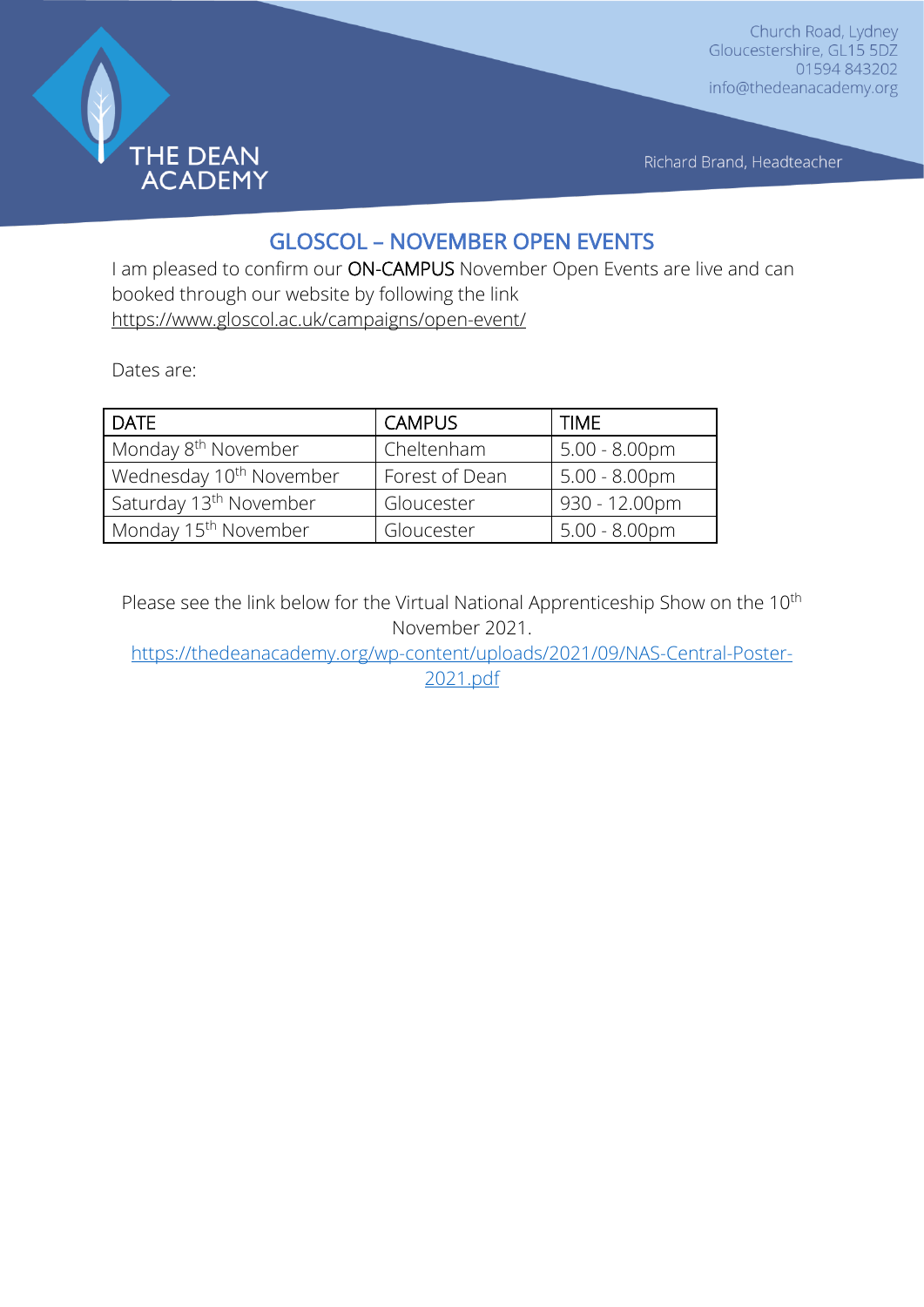

Richard Brand, Headteacher

# BRIGHT SPOTS

# DRAMA



Planning and creating two freezeframes – Kara T in Year 8 – Mrs Rodway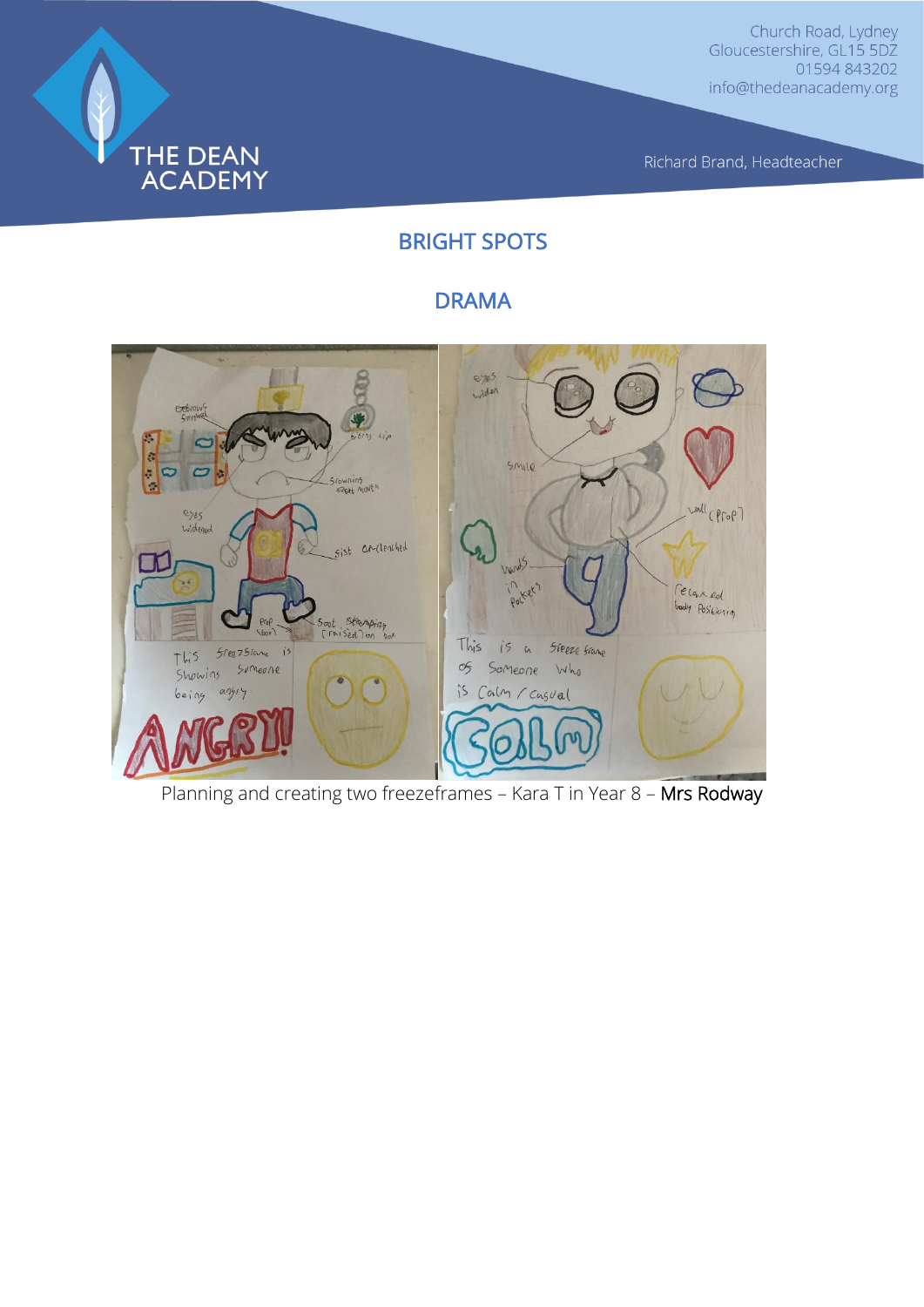

Richard Brand, Headteacher



Drama homework by Lily F in Year 8 – Mrs Rodway

ART

Year 10 learning how to draw from observation using a variety of mark making techniques – Mrs Charles<br>Drawing from princes alle exertion



Holly-Mae B & Roan H-W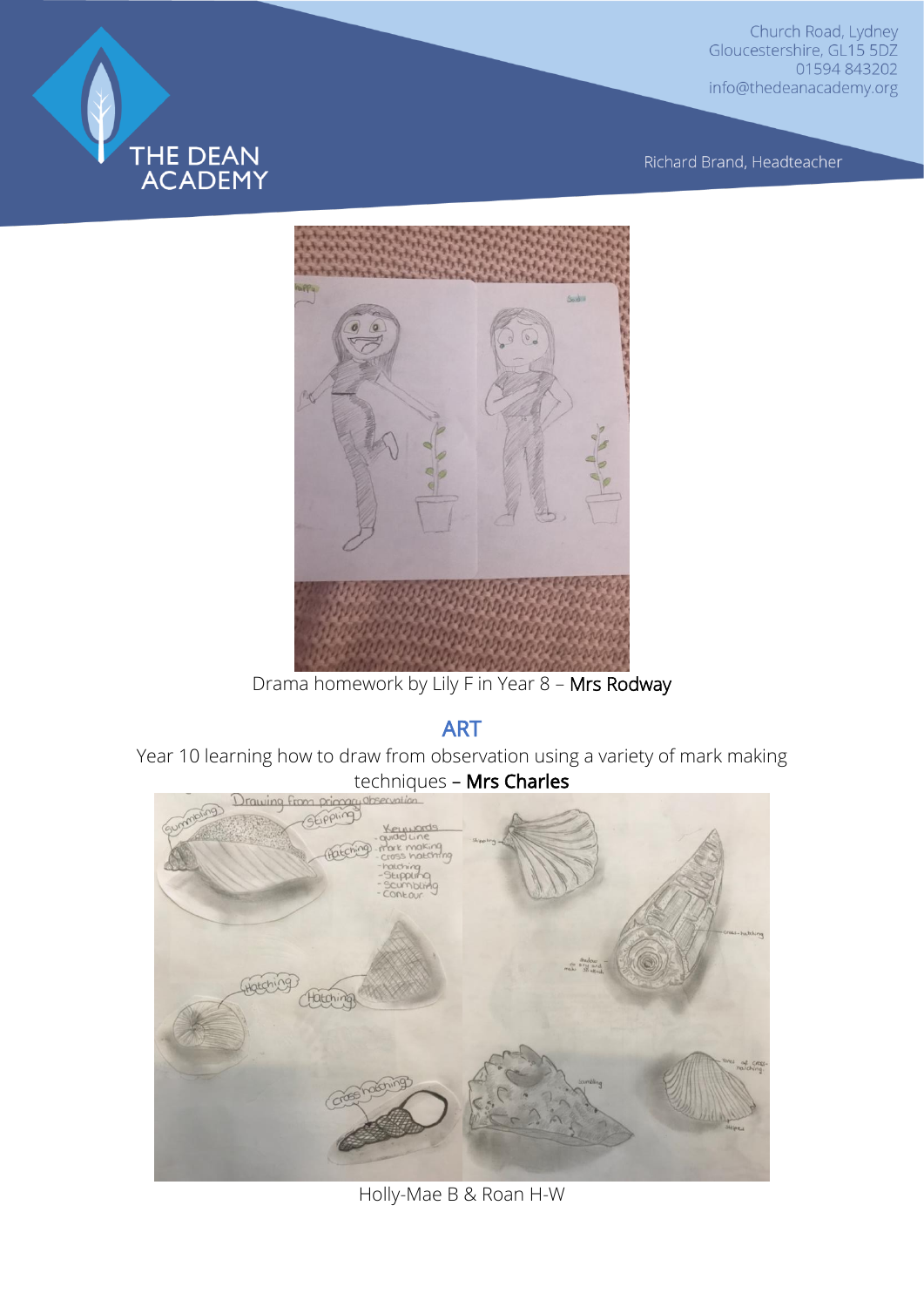

Richard Brand, Headteacher



Keira D & Katie S

# MFL

Year 8 Spanish "Rainbow Writing" with a focus on writing extended sentences in Spanish. Here are some photos. Mrs Willis.

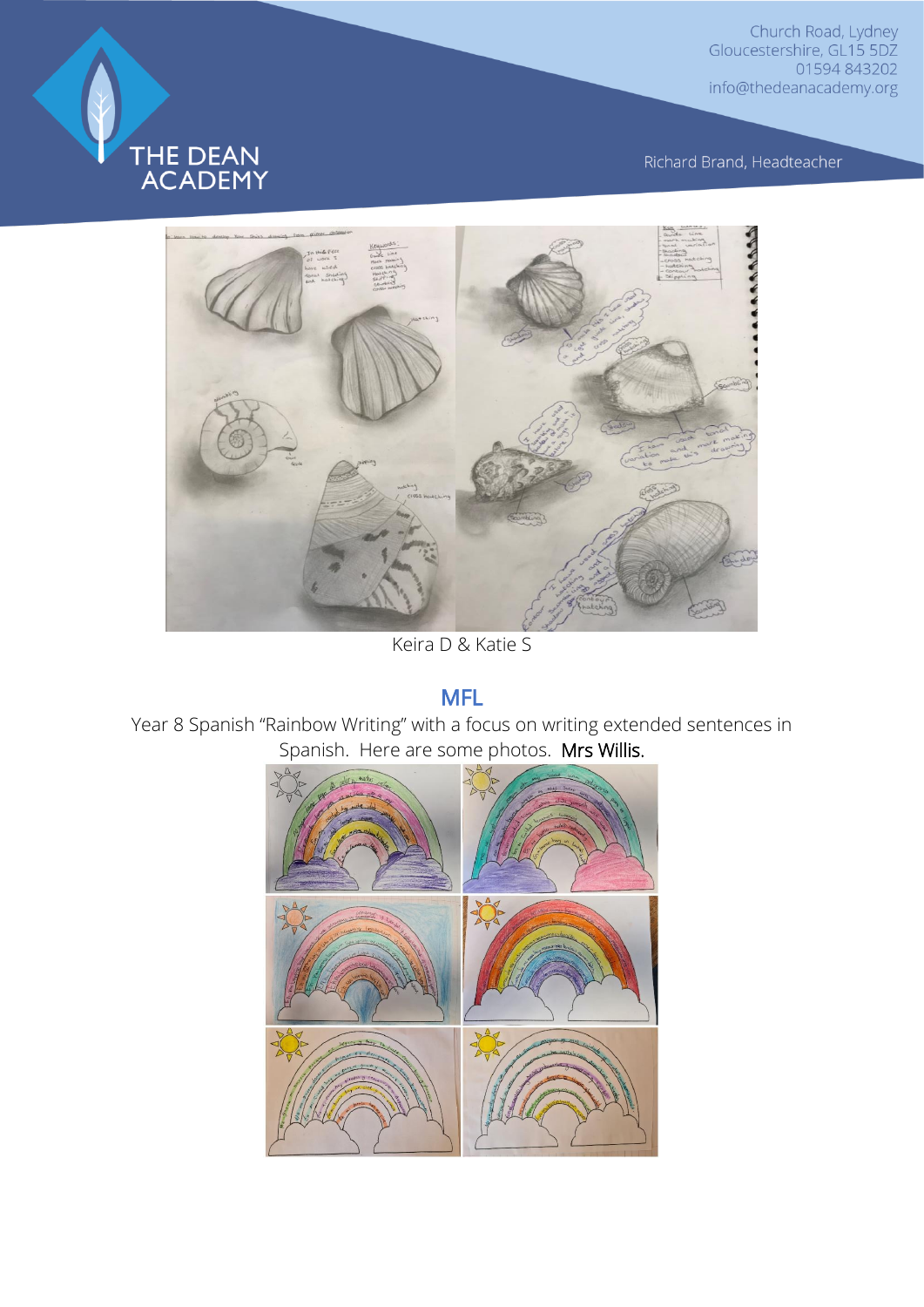

Richard Brand, Headteacher



#### **TECHNOLOGY**

Amazing ILT, students were asked to draw 2 different springs; drawing the spring, adding technical details and an example of it being used. Katie went the extra mile and researched the scientific theory behind springs – Hooke's Law. She decided to present her work as a booklet. Amazing work, well done. Mr Winstanley

More on Hookes Law SPRINGS? Where F is force, K is the<br>sometry strength over it constants on the constant of<br>clistance. The spring<br>constant Cte ) is a<br>function of the materials<br>and the number of the materials<br>in the coil. Hoolce's law<br>holds for most by Katie Forster HookesLow What is it?<br>Robert Hooke was a<br>birdish physicist who<br>stacked that there is<br>a proportional between<br>relationship between relationship Detween<br>the force required<br>a spring, and the<br>distance that the distance<br>of spring is extended<br>or complessed. This<br>expressed by the<br>equation F.c.kx. nolds for most salid<br>bodies, as jong as the<br>forces are small enough<br>and lorge deformation<br>does rot occur For more about hoskes law<br>please turn to the back<br>are mis booklet Please fuin the page<br>to see examples of spin<br>and what these used